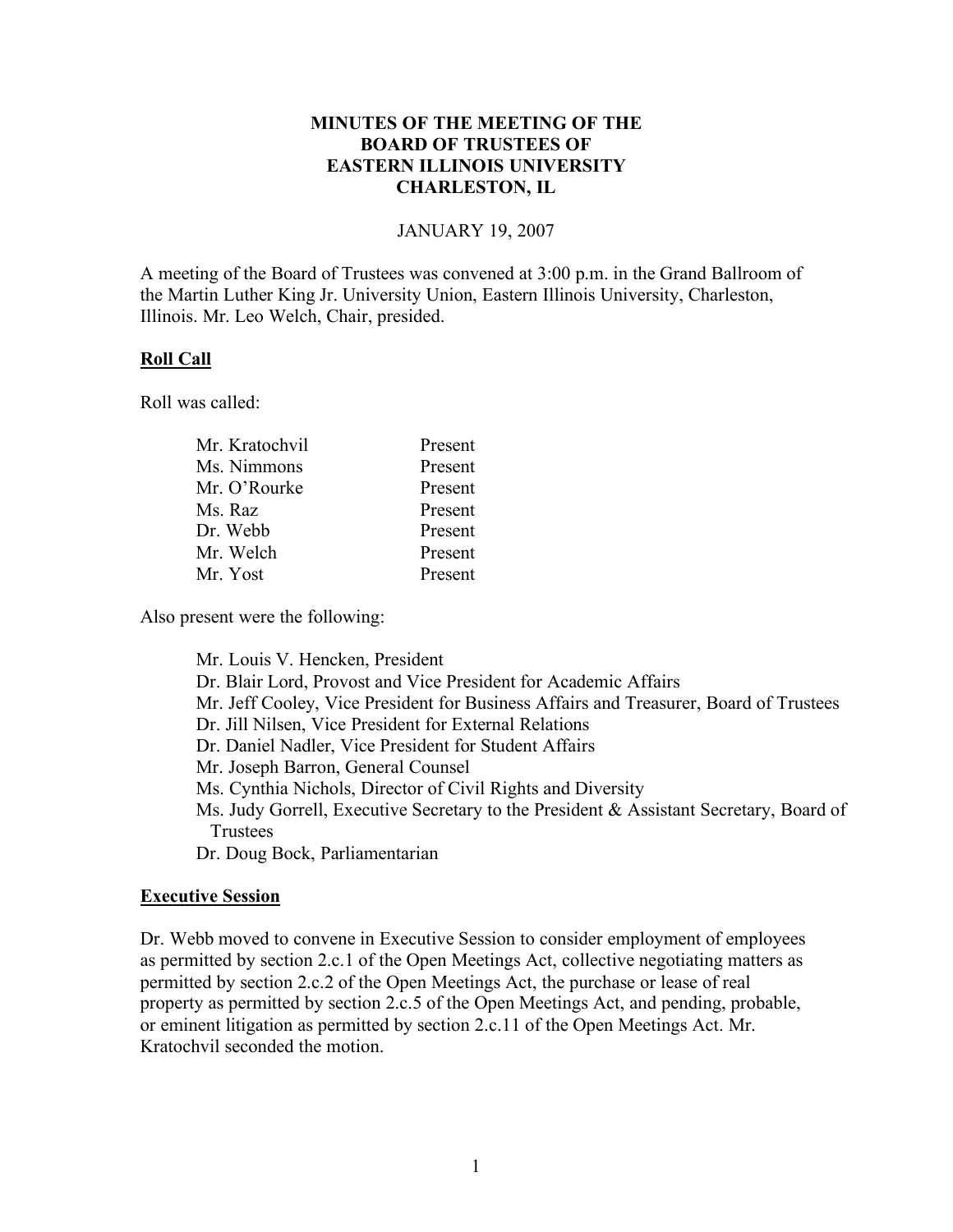Roll was called and the vote was as follows:

| Mr. Kratochvil | Yes        |
|----------------|------------|
| Ms. Nimmons    | Yes        |
| Mr. O'Rourke   | <b>Yes</b> |
| Ms. Raz        | Yes        |
| Dr. Webb       | Yes        |
| Mr. Yost       | Yes        |
| Mr. Welch      | <b>Yes</b> |

Motion carried.

Dr. Webb moved to reconvene in Open Session. Mr. Yost seconded the motion.

Roll was called and the vote was as follows:

| Mr. Kratochvil | Yes        |
|----------------|------------|
| Ms. Nimmons    | Yes        |
| Mr. O'Rourke   | <b>Yes</b> |
| Ms. Raz        | <b>Yes</b> |
| Dr. Webb       | <b>Yes</b> |
| Mr. Yost       | Yes        |
| Mr. Welch      | <b>Yes</b> |
|                |            |

Motion carried.

#### **Action Items**

1. Dr. Webb moved to approve the minutes of the December 15, 2006 Board meeting. Ms. Nimmons seconded the motion.

Roll was called and the vote was as follows:

| Mr. Kratochvil | <b>Yes</b> |
|----------------|------------|
| Ms. Nimmons    | <b>Yes</b> |
| Mr. O'Rourke   | <b>Yes</b> |
| Ms. Raz        | <b>Yes</b> |
| Dr. Webb       | Yes        |
| Mr. Yost       | <b>Yes</b> |
| Mr. Welch      | <b>Yes</b> |

Motion carried.

2. Mr. Kratochvil moved to approve the recommendation to replace the Klehm Hall chiller for a total cost of \$374,433 which includes \$34,040 for contingencies. The project includes labor and materials to replace the old Klehm Hall chiller with a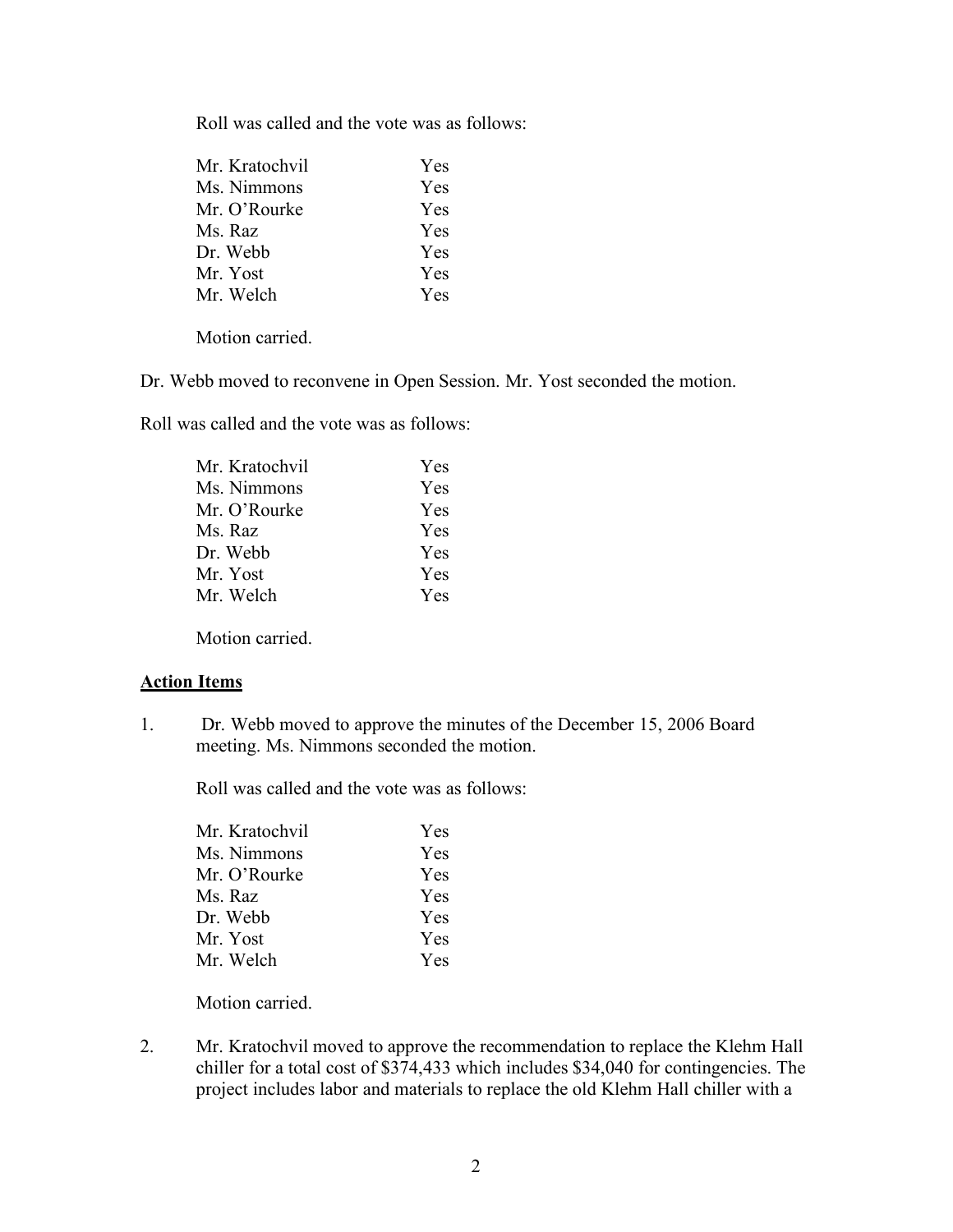new electric chiller. The recommended vendors: Heating–T.A. Brinkoetter & Sons, Inc., Decatur, IL, at a cost of \$298,800; Electrical–Commercial Electric, Mattoon, IL, at a cost of \$41,593. Funding is provided by a grant from the Department of Commerce and Economic Opportunity. Mr. O'Rourke seconded this motion.

Roll was called and the vote was as follows:

| Mr. Kratochvil | Yes        |
|----------------|------------|
| Ms. Nimmons    | Yes        |
| Mr. O'Rourke   | <b>Yes</b> |
| Ms. Raz        | Yes        |
| Dr. Webb       | <b>Yes</b> |
| Mr. Yost       | Yes        |
| Mr. Welch      | Yes        |

Motion carried.

3. Dr. Webb moved to approve the Telephone Service Agreement, a five (5) year agreement with Consolidated Communications for telephone/voice service. This agreement is effective for the period July 1, 2007 to June 30, 2012, with an option to renew for five (5) additional one-year periods. The cost is not to exceed \$5,100,000 over the initial five-year term of the agreement at projected volumes. Ms. Nimmons seconded the motion.

Roll was called and the vote was as follows:

| Mr. Kratochvil | <b>Yes</b> |
|----------------|------------|
| Ms. Nimmons    | <b>Yes</b> |
| Mr. O'Rourke   | <b>Yes</b> |
| Ms. Raz        | <b>Yes</b> |
| Dr. Webb       | <b>Yes</b> |
| Mr. Yost       | <b>Yes</b> |
| Mr. Welch      | <b>Yes</b> |

Motion carried.

4. Dr. Webb moved to approve the Video Service Agreement, a five (5) year agreement with Institutional Network Communications for video service. This agreement is effective for the period July 1, 2007 to June 30, 2012, with an option to renew for five (5) additional one-year periods. The cost is not to exceed \$1,550,000 over the initial five-year term of the agreement at projected volumes. Mr. Kratochvil seconded the motion.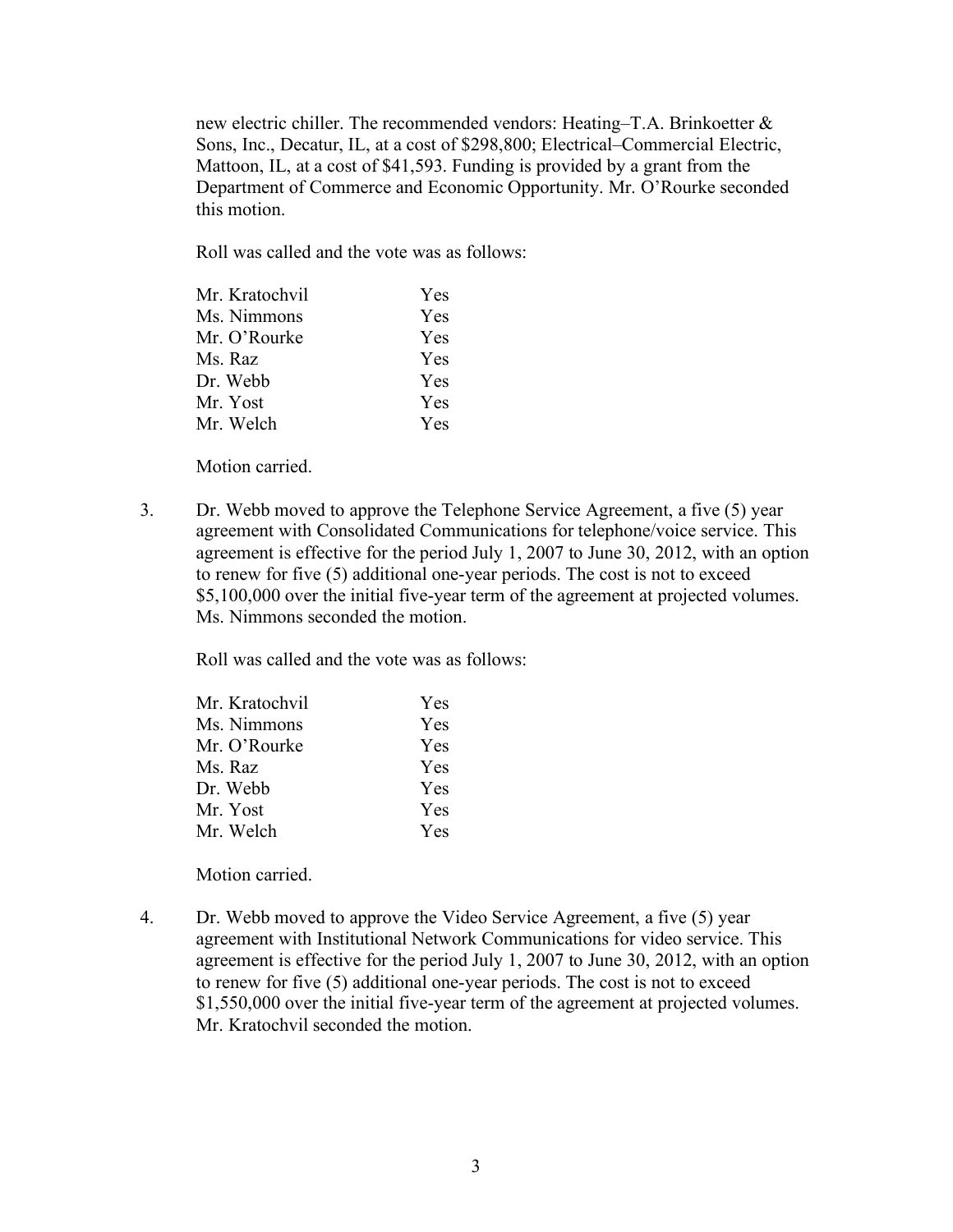Roll was called and the vote was as follows:

| Yes        |
|------------|
| Yes        |
| <b>Yes</b> |
| Yes        |
| <b>Yes</b> |
| <b>Yes</b> |
| Yes        |
|            |

Motion carried.

5. Mr. Yost moved to approve the revision to the Mission Statement of Eastern Illinois University. President Hencken gave a brief history of the Mission Statement revision, and Mr. Welch addressed the campus community's concerns about the wording of the proposed revision of the Mission Statement. Dr. Webb seconded the motion.

Roll was called and the vote was as follows:

| Mr. Kratochvil | Yes        |
|----------------|------------|
| Ms. Nimmons    | Yes        |
| Mr. O'Rourke   | Yes        |
| Ms. Raz        | Yes        |
| Dr. Webb       | <b>Yes</b> |
| Mr. Yost       | Yes        |
| Mr. Welch      | <b>Yes</b> |

Motion carried.

## **Mission Statement approved by CUPB on October 20, 2006 and approved by the Board of Trustees on January 19, 2007.**

Eastern Illinois University is a public comprehensive university that offers superior, accessible undergraduate and graduate education. Students learn the methods and results of free and rigorous inquiry in the arts, humanities, sciences, and professions, guided by a faculty known for its excellence in teaching, research, creative activity, and service. The University community is committed to diversity and inclusion and fosters opportunities for student-faculty scholarship and applied learning experiences within a student-centered campus culture. Throughout their education, students refine their abilities to reason and to communicate clearly so as to become responsible citizens and leaders.

6. Mr. Kratochvil moved to approve the revisions to the Board *Regulation* IV.C.5.a.b, concerning residency status for the purpose of tuition. The revision would allow the President in special situations to grant in-state residency status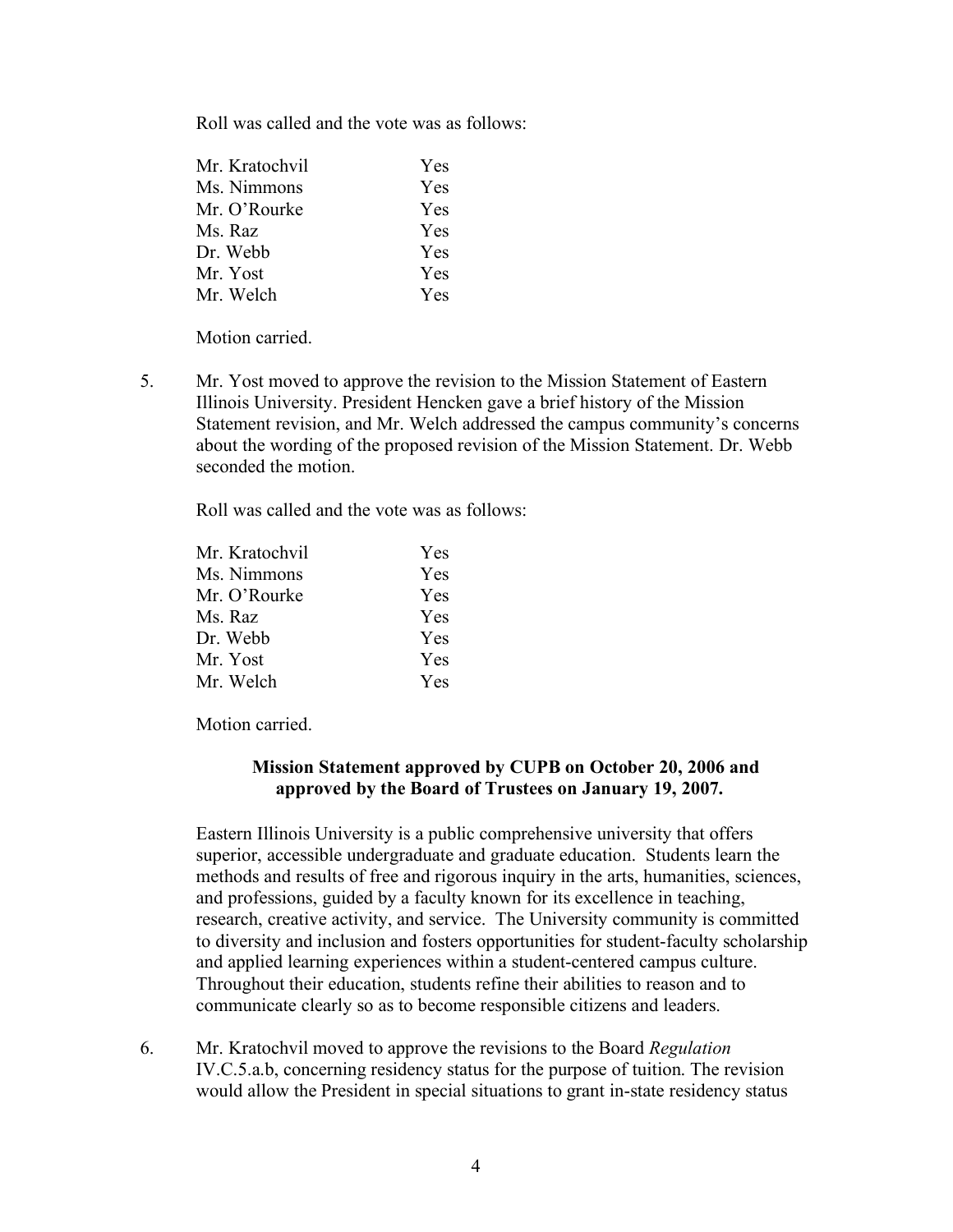for the purpose of tuition to categories of persons otherwise classified as nonresidents under this *Regulation*. Mr. O'Rourke seconded the motion.

Roll was called and the vote was as follows:

| Mr. Kratochvil | Yes        |
|----------------|------------|
| Ms. Nimmons    | Yes        |
| Mr. O'Rourke   | Yes        |
| Ms. Raz        | Yes        |
| Dr. Webb       | <b>Yes</b> |
| Mr. Yost       | Yes        |
| Mr. Welch      | Yes        |
|                |            |

Motion carried.

7. Mr. O'Rourke moved to approve the 6.95 percent increase in room and board rates for the Residence Halls, Greek Court, University Apartments, and University Court for Fall 2007. Vice President Nadler discussed the components of the Housing Rate increase, as recommended unanimously by the Revenue Bond Committee, a committee of student representatives appointed by the Residence Hall Association, as well as Student Government. Ms. Nimmons seconded the motion.

#### **HOUSING RATES**

| <b>RESIDENCE HALLS &amp; GREEK COURT</b>                                                                  | Effective Fall Semester 2007<br><b>CURRENT</b> | <b>INCREASE</b> | <b>PROPOSED</b> |                       |
|-----------------------------------------------------------------------------------------------------------|------------------------------------------------|-----------------|-----------------|-----------------------|
| 7 Plus Meal Option/Semester<br>7 Dining Center Meals per week plus<br>\$200 Dining Dollars per Semester   | \$2.955                                        | \$206           | \$3.161         | (Rm \$2212/Bd \$949)  |
| 10 Plus Meal Option/Semester<br>10 Dining Center Meals per week plus<br>\$60 Dining Dollars per Semester  | \$3.086                                        | \$215           | \$3.301         | (Rm \$2212/Bd \$1089) |
| 12 Plus Meal Option/Semester<br>12 Dining Center Meals per week plus<br>\$100 Dining Dollars per Semester | \$3.203                                        | \$223           | \$3.426         | (Rm \$2212/Bd \$1214) |
|                                                                                                           | <b>CURRENT</b>                                 | <b>INCREASE</b> | <b>PROPOSED</b> |                       |
| 15 Plus Meal Option/Semester<br>15 Dining Center Meals per week plus<br>\$140 Dining Dollars per Semester | \$3.330                                        | \$232           | \$3,562         | (Rm \$2212/Bd \$1350) |

The Plus Meal Option permits each student with a board plan to use a specified number of Dining Dollars for any of the following: 1) Purchases at the Food Court within the University Union; 2) Purchases at our two residence hall convenience centers; 3) Purchases at Panther Pantry and Java B&B in the University Union; 4) Meals for a guest in any Dining Center when accompanied by the student; 5) Additional meals for the student in any Dining Center.

|                                      | <b>CURRENT</b> | <b>INCREASE</b> | <b>PROPOSED</b> |
|--------------------------------------|----------------|-----------------|-----------------|
| Double Room as Single (per Semester) | \$750          | \$0             | \$750           |
| Triple as Double (per Semester)      | \$400          | \$0             | \$400           |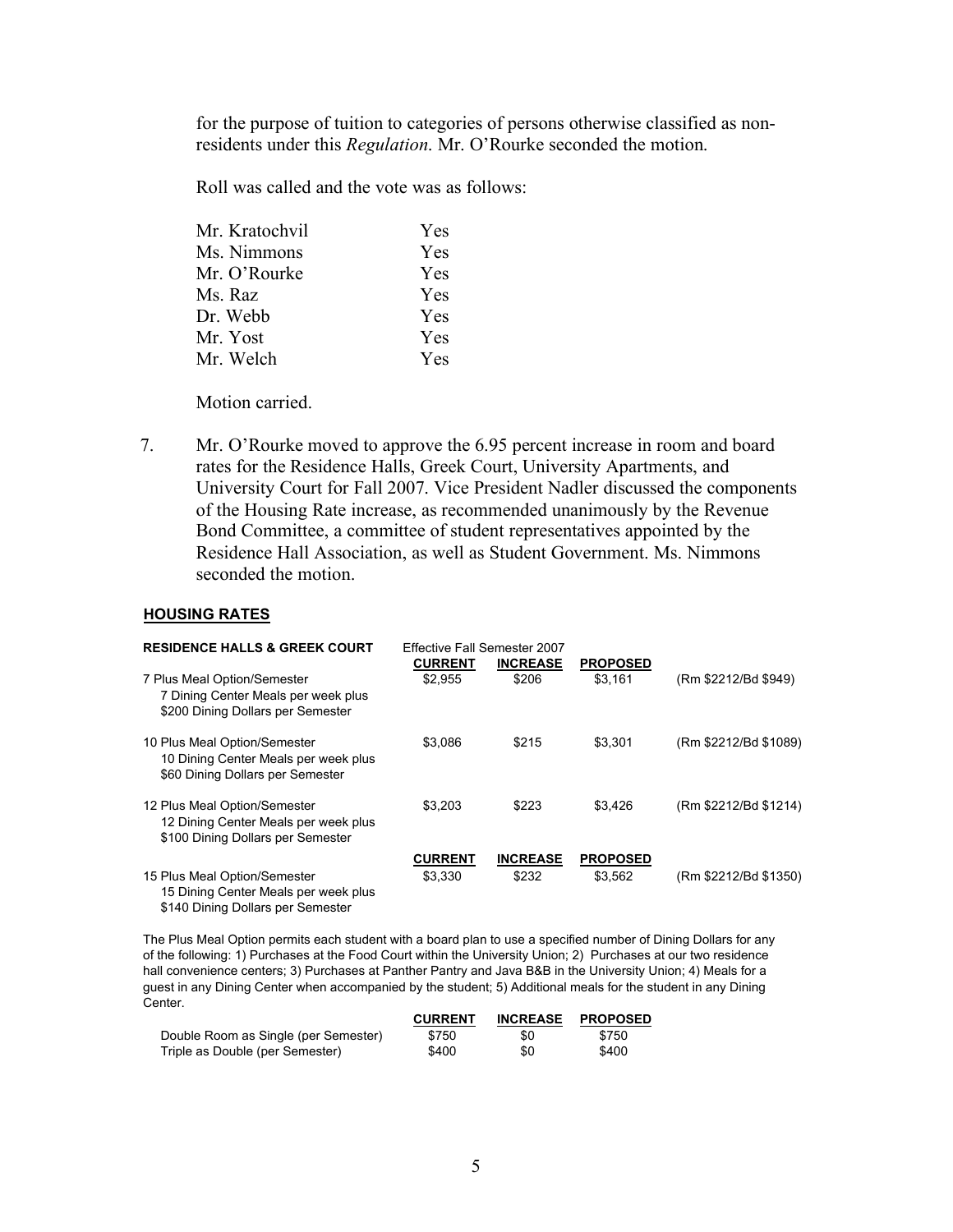| <b>Summer Room and Board</b>       | <b>CURRENT</b> | <b>INCREASE</b> | <b>PROPOSED</b> |
|------------------------------------|----------------|-----------------|-----------------|
| 2008 Summer - 4 week - Single Room | \$687          | \$48            | \$735           |
| 2008 Summer - 4 week - Double Room | \$550          | \$38            | \$588           |
| 2008 Summer - 6 week - Single Room | \$1,031        | \$72            | \$1,103         |
| 2008 Summer - 6 week - Double Room | \$825          | \$57            | \$882           |
| 2008 Summer - 8 week - Single Room | \$1,375        | \$96            | \$1.471         |
| 2008 Summer - 8 week - Double Room | \$1,100        | \$76            | \$1.176         |

NOTE: 12 Meal Plan is the only option offered during Summer Sessions

#### **UNIVERSITY APARTMENTS (Monthly rates will be effective August 15, 2007)**

| 9.5 MONTHS:                       | <b>CURRENT</b> | <b>INCREASE</b> | <b>PROPOSED</b>                                          |  |
|-----------------------------------|----------------|-----------------|----------------------------------------------------------|--|
| 1 1/2 Room Apartment (efficiency) | \$3,694        | \$110           | \$3,804                                                  |  |
| 2 Room Apartment (one bedroom)    | \$3,884        | \$116           | \$4,000                                                  |  |
| <b>Super Efficiency</b>           | \$3,456        | \$104           | \$3,560                                                  |  |
| <b>PER MONTH:</b>                 |                |                 |                                                          |  |
| 1 1/2 Room Apartment (efficiency) | \$389          | \$11            | \$400                                                    |  |
| 2 Room Apartment (one bedroom)    | \$409          | \$12            | \$421                                                    |  |
| Super Efficiency                  | \$364          | \$11            | \$375                                                    |  |
| <b>UNIVERSITY COURT</b>           |                |                 | 2007-2008 Academic Year Rates (Effective August 1, 2007) |  |
|                                   |                |                 | Per resident, per semester, based on double occupancy    |  |
| <b>Academic Year</b>              | <b>CURRENT</b> | <b>INCREASE</b> | <b>PROPOSED</b>                                          |  |
| 2 Bedroom, 1 Bath, No Balcony     | \$2,210        | \$110           | \$2,320                                                  |  |
| 2 Bedroom, 1 Bath, Balcony        | \$2,344        | \$117           | \$2,461                                                  |  |
| 2 Bedroom, 1 1/2 Bath, No Balcony | \$2,400        | \$96            | \$2,496                                                  |  |
| 2 Bedroom, 1 1/2 Bath, Balcony    | \$2,487        | \$99            | \$2,586                                                  |  |
| 1 Bedroom, 1 Bath, No Balcony     | \$2,554        | \$127           | \$2,681                                                  |  |
| Studio                            | \$2,093        | \$104           | \$2,197                                                  |  |
| 3 Bedroom, 1 Bath                 | \$2,824        | \$113           | \$2,937                                                  |  |
| Fall 2007 Semester Only Contracts |                |                 |                                                          |  |
| 2 Bedroom, 1 Bath, No Balcony     | \$2,431        | \$121           | \$2,552                                                  |  |
| 2 Bedroom, 1 Bath, Balcony        | \$2,578        | \$129           | \$2,707                                                  |  |
| 2 Bedroom, 1 1/2 Bath, No Balcony | \$2,640        | \$106           | \$2,746                                                  |  |
| 2 Bedroom, 1 1/2 Bath, Balcony    | \$2,736        | \$109           | \$2,845                                                  |  |
| 1 Bedroom, 1 Bath, No Balcony     | \$2,809        | \$140           | \$2,949                                                  |  |
| Studio                            | \$2,302        | \$115           | \$2,417                                                  |  |
| 3 Bedroom, 1 Bath                 | \$3,106        | \$125           | \$3,231                                                  |  |
| Summer 2008 (Effective May 2008)  |                |                 |                                                          |  |
| <b>Monthly Rate</b>               | <b>CURRENT</b> | <b>INCREASE</b> | <b>PROPOSED</b>                                          |  |
| 2 Bedroom, 1 Bath, No Balcony     | \$416          | \$21            | \$437                                                    |  |
| 2 Bedroom, 1 Bath, Balcony        | \$445          | \$22            | \$467                                                    |  |
| 2 Bedroom, 1 1/2 Bath, No Balcony | \$445          | \$18            | \$463                                                    |  |
| 2 Bedroom, 1 1/2 Bath, Balcony    | \$462          | \$18            | \$480                                                    |  |
| 1 Bedroom, 1 Bath, No Balcony     | \$416          | \$21            | \$437                                                    |  |
| Studio                            | \$417          | \$21            | \$438                                                    |  |
| 3 Bedroom, 1 Bath                 | \$472          | \$19            | \$491                                                    |  |

Roll was called and the vote was as follows:

| Mr. Kratochvil | <b>Yes</b> |
|----------------|------------|
| Ms. Nimmons    | <b>Yes</b> |
| Mr. O'Rourke   | <b>Yes</b> |
| Ms. Raz        | <b>Yes</b> |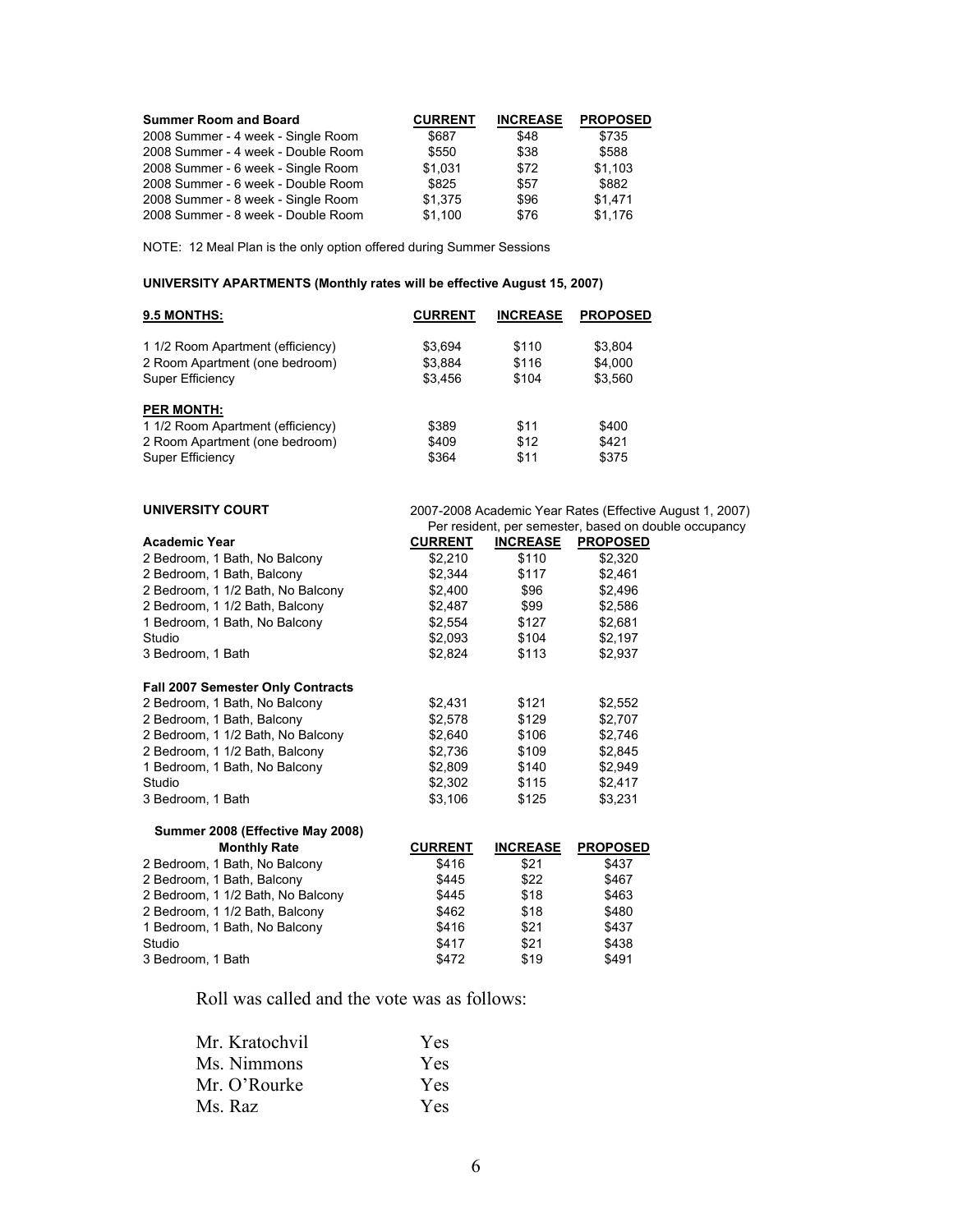| Dr. Webb  | Yes |
|-----------|-----|
| Mr. Yost  | Yes |
| Mr. Welch | Yes |

Motion carried.

8. Mr. Kratochvil moved to approve the awarding of Honorary Degrees to Ms. Sue C. Payton and Ms. Jan Tarble. Mr. Webb seconded the motion.

Sue C. Payton spent a decade as a teacher and coach before starting a new career path that led to being appointed by President George W. Bush to a high-ranking position in the Pentagon in Washington, D.C. Payton, who earned a bachelor's degree from Eastern Illinois University in 1972, was nominated by Bush in April 2006 to her post as secretary of the Air Force for acquisition, research, and development. She previously served as Deputy Under Secretary of Defense for Advanced Systems and Concepts at the Department of Defense, and also such posts as Vice President for Applied Technology of ImageLinks Inc.; Director of the National Center for Applied Technology; and managerial roles at Lockheed Martin and Martin Marietta. Payton received a Distinguished Alumnus Award from Eastern in 2004 in recognition of her outstanding career.

No family has given more generously to Eastern Illinois University than Newton E., Pat and Jan Tarble, who have impacted countless lives through their contributions of nearly \$7 million. It all stared with Mr. Tarble's dream to "take the arts to the people," which led the EIU alumnus to provide funding for the construction of the Tarble Arts Center, its addition, enhancements, and programs. Now, his daughter, Jan Tarble, carries the torch her parents lit, donating gifts that have added tremendously to the value of the Tarble programs. For instance, Ms. Tarble created the Excellence in Fine Arts scholarships, provided the bulk of the funding for the Ruth and Vaughn Jaenike Access to the Arts Fund, which provides grants to help facilitate the presentations of arts to new and underserved audiences in east-central Illinois, and most recently, Ms. Tarble donated \$2 million to the Tarble Arts Center Endowment, which will allow the facility's programs to further increase in scope and impact even more people in even more ways.

Roll was called and the vote was as follows:

| Mr. Kratochvil | Yes.       |
|----------------|------------|
| Ms. Nimmons    | Yes.       |
| Mr. O'Rourke   | Yes.       |
| Ms. Raz        | Yes.       |
| Dr. Webb       | <b>Yes</b> |
| Mr. Yost       | Yes.       |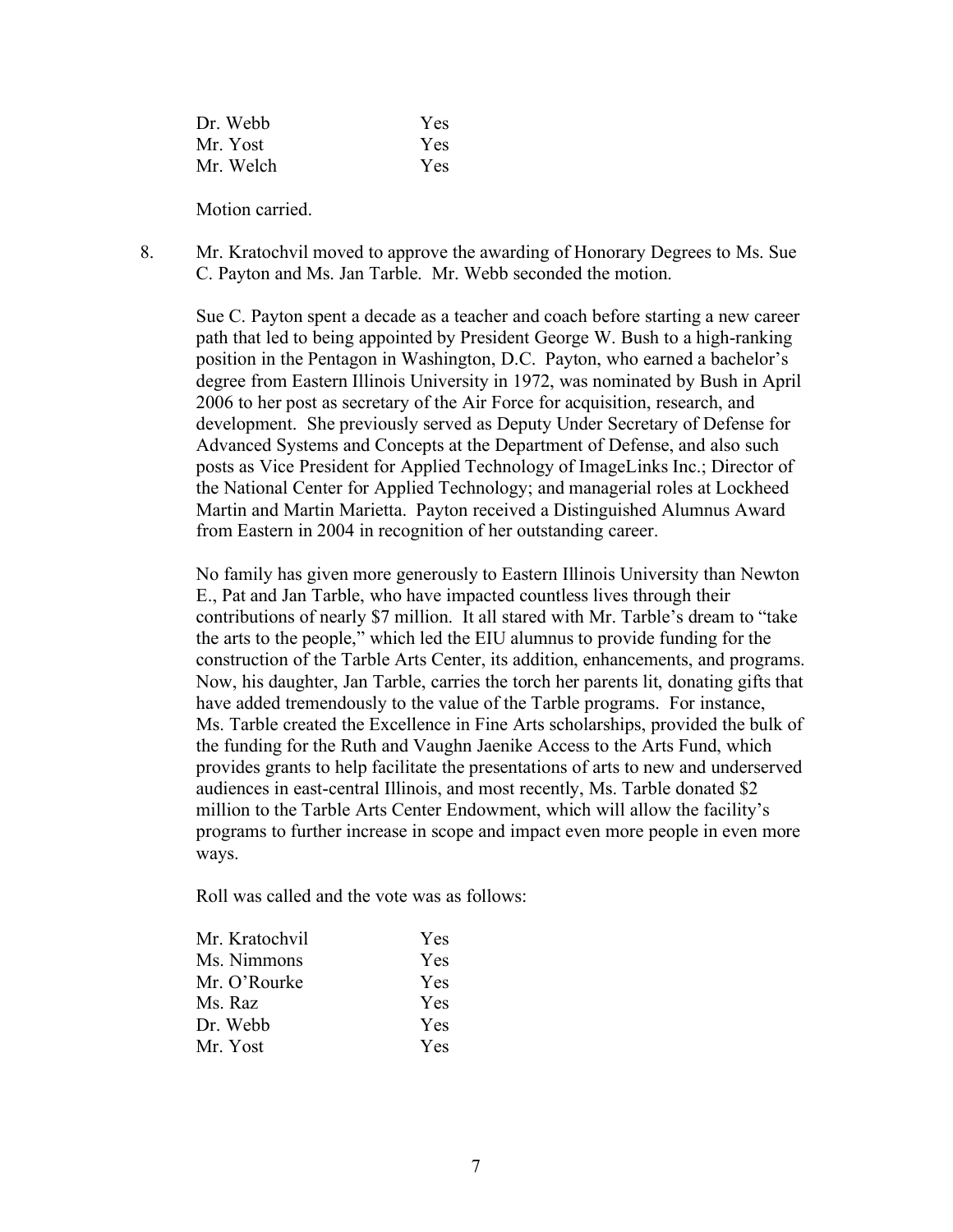Mr. Welch Yes

Motion carried.

# **Information Items**

Summary of Purchases \$100,00 - \$249,999

| <u>Vendor</u>        | Type of Purchase                                         | <b>Bids</b> | Amount                       |
|----------------------|----------------------------------------------------------|-------------|------------------------------|
| Academic Search Inc. | Services in national search<br>for University President. | A           | \$125,000<br>(not to exceed) |
| A IDLIEC contract    |                                                          |             |                              |

IPHEC contract.

Deposit & Investment Report – For three months ending December 31, 2006: Operating Funds Investment Performance – The University had an average daily investment balance of \$46,567,432.71 and a net average daily balance of \$43,251,397.65. The annualized average yield was 5.43 percent. Endowment Funds Investment Performance – The Portfolio Market Value as of December 31, 2006 was \$572,460.03, which was a 7.28 percent return on investments for the quarter

Banner Project Status Report – Vice President Cooley reported that the University went live with the HR module during the past month, with only a few minor incidents to be resolved. Vice President Cooley commended the Human Resource team, who led the project, for the excellent job.

Financial Aid Programs Report – In fiscal year 2006, 80.1 percent of Eastern's student body received some form of financial assistance—loans, scholarships, grants, tuition waivers, and/or employment—from various federal, state, and university programs. Financial aid in FY 2006 totaled \$77,506,656 at Eastern; 55.9 percent came from federal services, 15.1 percent from the State, 17.5 percent from institutional sources, and 11.5 percent from other sources. These figures represent a 12.6 percent total increase of money dispersed to students in 2006.

# **President's Report**

President Hencken reminded the Board that the next meeting is on Friday, March 9, which was originally scheduled to be a teleconference.

President Hencken introduced Mr. Ken Baker, Director of the Student Rec Center. Mr. Baker introduced the staff at the Rec Center, Mr. Kevin Linker and Ms. Sarah Dougherty.

Mr. Ken Baker presented the Student Recreation Center (SRC) Report. The SRC is open daily from 5:30 a.m. until midnight and on weekends from 10:00 a.m. to 10:00 p.m., serving an average of 2,000 students per day. It encompasses 70,500 square feet and holds 6 gymnasiums, an aerobics room, a dance studio, offices and classrooms.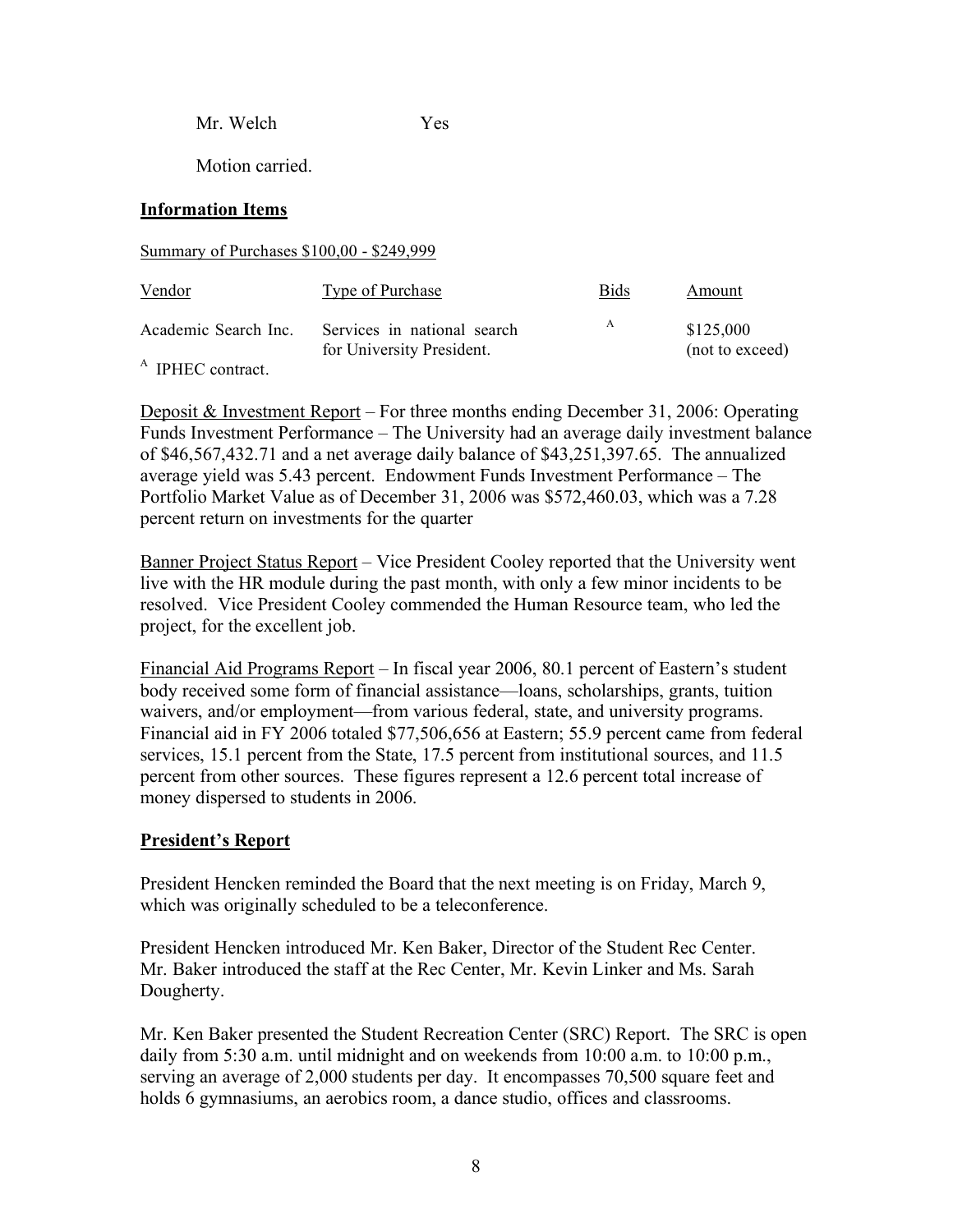Eastern's SRC provides modern equipment, including 34 Nautilus Select Rise weight machines, 22 elliptical trainers, 15 stationary bikes, 10 treadmills, 6 steppers, and 5 ark trainers. Eastern hosts several events in the SRC, including the Health Education Resource Center's Health Fair, the Minority Affairs Step Show, Red Cross events, Special Olympics events, and Illinois High School Association's Badminton meets.

# **Report from Constituencies** – None

# **Report from Board Chair**

Mr. Welch attended the last Illinois Board of Higher Education meeting. There is concern regarding the Illinois Veteran Grant Program, the Illinois National Guard and Naval Militia Program, and the MIA/POW Scholarship Program. These programs under statutory requirement, waive tuition and fees for qualified applicants. Therefore, the public colleges and universities absorb the difference between the amount of dollars submitted to the grant recipients vs. state appropriations. The concern is that continued reduction in these grants which would mean additional absorption of costs locally. Mr. Welch had the opportunity to speak with Executive Director Judy Irwin, and several higher education leaders at the meeting, resulting in a phone conference to discuss some type of collective action to deal with any potential further reductions in state appropriations on these grants.

Mr. Welch thanked the Foundation for the invitation for lunch and the Foundation Board meeting.

# **Committee Reports**

Financial/Audit Committee – Dr. Webb reported that, in addition to items already adopted, the Committee discussed a report from the Internal Audit Advisory Board. The recommendations from the report were addressed earlier, but the policy was not finalized. Action will be taken to implement the policy.

Presidential Search Advisory Committee – Dr. Webb reported that the search is going well. The committee is evaluating credentials and will begin screening applications on January 31.

Board Relations Committee – Mr. Kratochvil attended the Foundation meeting today. The Board Chair introduced Foundation Board members in attendance at the Board meeting, Mr. Steve Childers, President, and Mr. Tim Gover, Treasurer.

## **Adjournment**

Mr. Yost moved to adjourn. Ms. Nimmons seconded the motion.

| Mr. Kratochvil | <b>Yes</b> |
|----------------|------------|
| Ms. Nimmons    | <b>Yes</b> |
| Mr. O'Rourke   | <b>Yes</b> |
| Ms. Raz        | <b>Yes</b> |